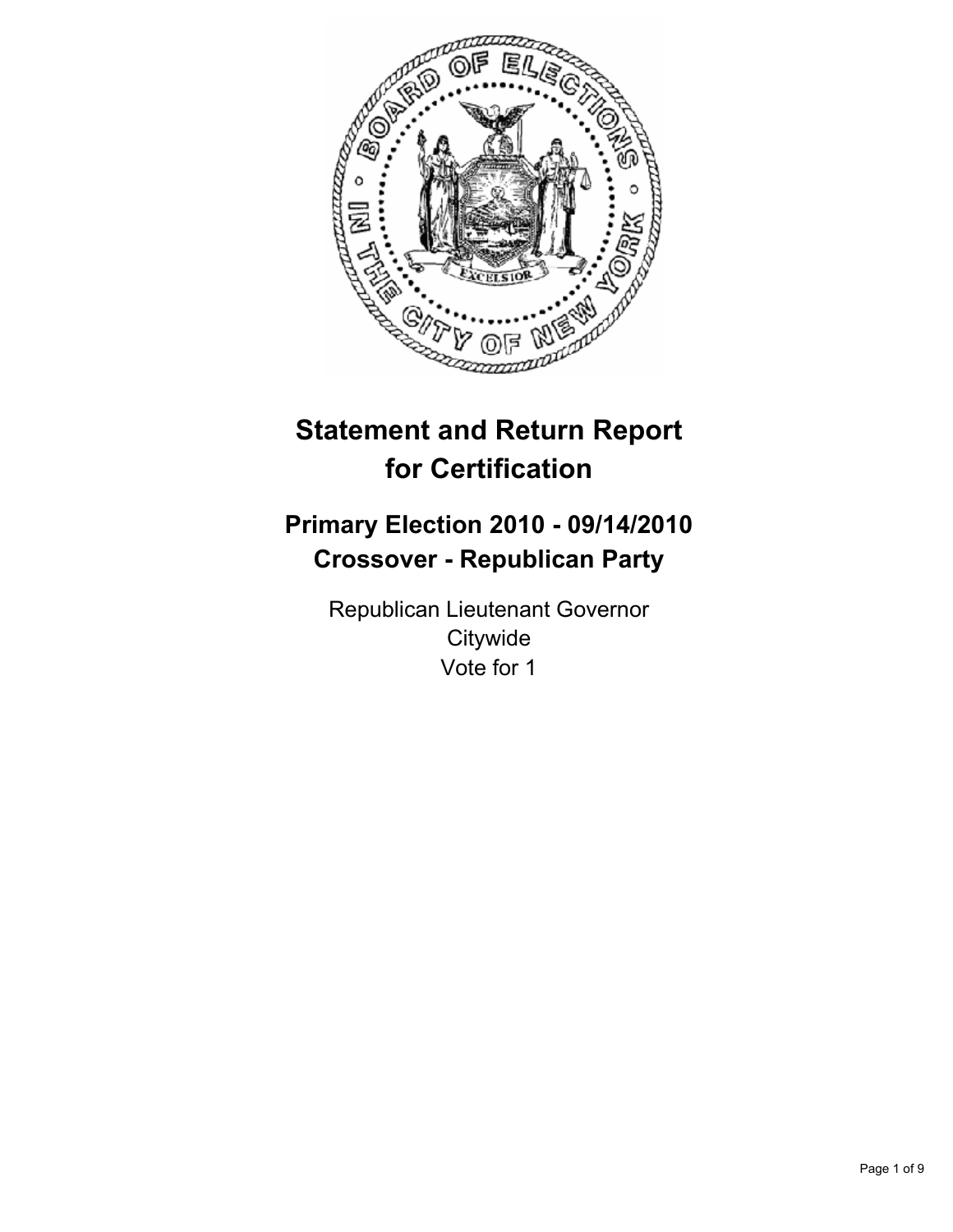

## **New York County**

| <b>PUBLIC COUNTER</b>                | 8,840 |
|--------------------------------------|-------|
| <b>EMERGENCY</b>                     | 3     |
| ABSENTEE/MILITARY                    | 365   |
| AFFIDAVIT                            | 169   |
| <b>GREGORY J EDWARDS</b>             | 4,676 |
| THOMAS V OGNIBENE                    | 2,820 |
| @ ALLAH PUNDIT (WRITE-IN)            | 1     |
| ADINA ROSENSTOCK (WRITE-IN)          | 1     |
| ALDEN LINK (WRITE-IN)                | 1     |
| ANDREW CUOMO (WRITE-IN)              | 3     |
| ANYONE ELSE (WRITE-IN)               | 1     |
| ASHLEY DUPRE (WRITE-IN)              | 1     |
| <b>BRODSKY (WRITE-IN)</b>            | 1     |
| BRONSON BIGELOW (WRITE-IN)           | 1     |
| CANDIDATO ANOTADO (WRITE-IN)         | 1     |
| CARL PALADINO (WRITE-IN)             | 1     |
| CHAD HOPKOVITZ (WRITE-IN)            | 1     |
| DAVID SACK (WRITE-IN)                | 1     |
| DEEZ NUTS (WRITE-IN)                 | 1     |
| DEMOSSE (WRITE-IN)                   | 1     |
| DONALD TRUMP (WRITE-IN)              | 1     |
| DOUG MCCORMICK (WRITE-IN)            | 1     |
| G.J. EDWARDS (WRITE-IN)              | 1     |
| <b>GEORGE BUSH (WRITE-IN)</b>        | 1     |
| GJ EDWARDS (WRITE-IN)                | 1     |
| <b>GREG BALL (WRITE-IN)</b>          | 1     |
| <b>GREGORY J. EDWARDS (WRITE-IN)</b> | 2     |
| J JERK (WRITE-IN)                    | 1     |
| JASON AUERBACH (WRITE-IN)            | 1     |
| JAY NORRIS (WRITE-IN)                | 1     |
| JEFFREY DAVIS (WRITE-IN)             | 1     |
| JIM RUSSELL (WRITE-IN)               | 1     |
| JOHN HACKNEY (WRITE-IN)              | 1     |
| KATHLEEN PRICE (WRITE-IN)            | 1     |
| LARY KOOPER (WRITE-IN)               | 1     |
| M. BLOOMBURG (WRITE-IN)              | 1     |
| MICKEY MOUSE (WRITE-IN)              | 2     |
| MIKE GORMKY (WRITE-IN)               | 1     |
| NO NAME (WRITE-IN)                   | 90    |
| NONE OF THE ABOVE (WRITE-IN)         | 1     |
| OGMIBENE (WRITE-IN)                  | 1     |
| <b>ONATADO (WRITE-IN)</b>            | 1     |
| RAFAEL CASOELLANIS (WRITE-IN)        | 1     |
| RICK A. LAZIO (WRITE-IN)             | 1     |
| RICK LAZIO (WRITE-IN)                | 1     |
| RON PAUL (WRITE-IN)                  | 3     |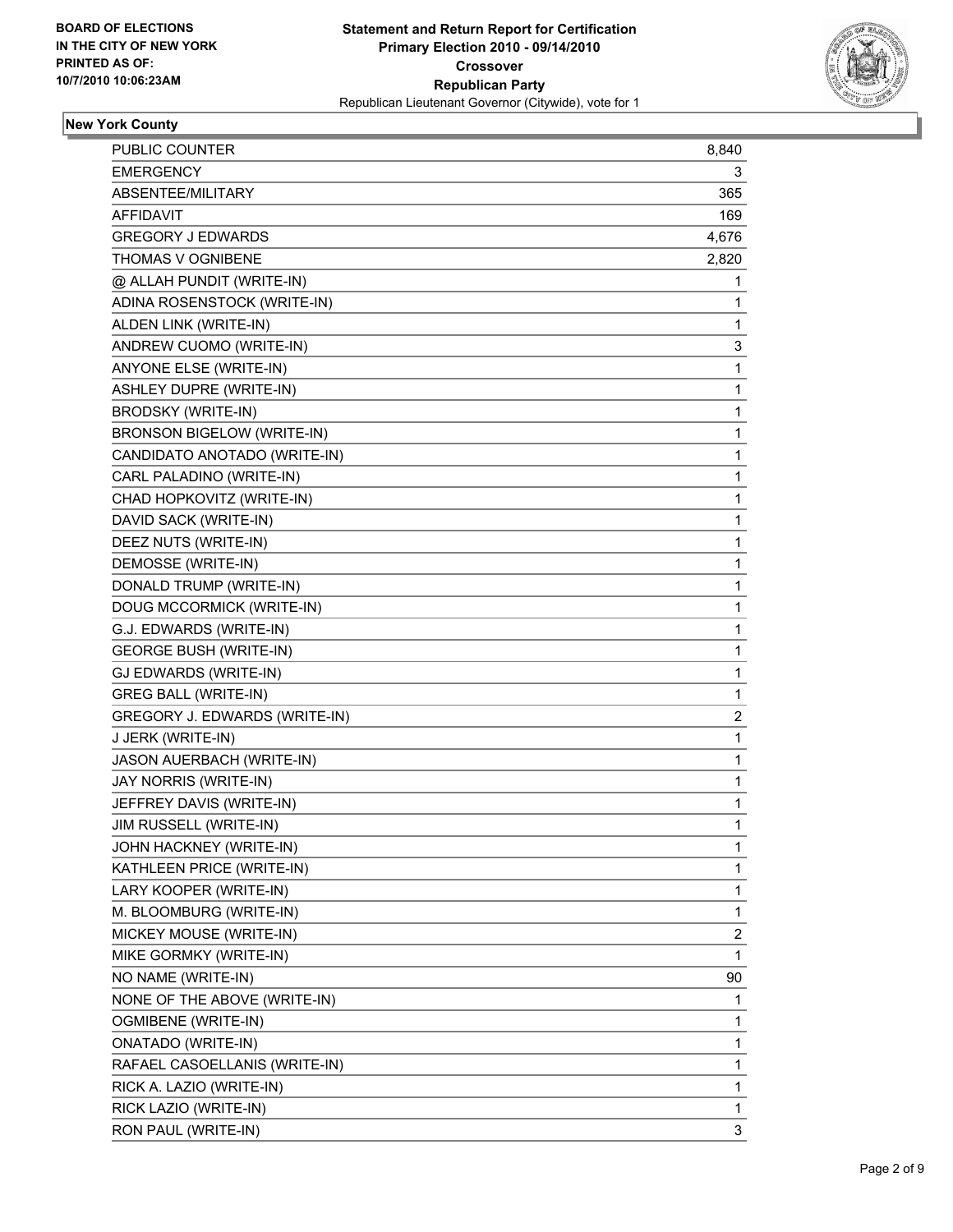

## **New York County**

| <b>Total Votes</b>          | 7.637 |
|-----------------------------|-------|
| ZANDRA WILLIAMS (WRITE-IN)  |       |
| TOM JONES (WRITE-IN)        |       |
| STEVE BRECU (WRITE-IN)      |       |
| STEPHEN SHERRILL (WRITE-IN) |       |
| SETH MARTINEZ (WRITE-IN)    |       |
| RUDOLPH GIULIANI (WRITE-IN) |       |

#### **Bronx County**

| <b>PUBLIC COUNTER</b>          | 2,976 |
|--------------------------------|-------|
| <b>EMERGENCY</b>               | 8     |
| ABSENTEE/MILITARY              | 223   |
| <b>AFFIDAVIT</b>               | 25    |
| <b>GREGORY J EDWARDS</b>       | 1,375 |
| <b>THOMAS V OGNIBENE</b>       | 1,076 |
| AARON MINOR (WRITE-IN)         | 1     |
| ANOTADO (WRITE-IN)             | 1     |
| CARL PALADINO (WRITE-IN)       | 1     |
| <b>GAY MARRIAGE (WRITE-IN)</b> | 1     |
| JOHN CUSACK (WRITE-IN)         | 1     |
| JON JOHNSON (WRITE-IN)         | 1     |
| KATHLEEN KENNEDY (WRITE-IN)    | 1     |
| <b>KEVIN DYLE (WRITE-IN)</b>   | 1     |
| M. MOUSE (WRITE-IN)            | 1     |
| MICHELLE LISCAS (WRITE-IN)     | 1     |
| RICK LAZIO (WRITE-IN)          | 1     |
| <b>Total Votes</b>             | 2,462 |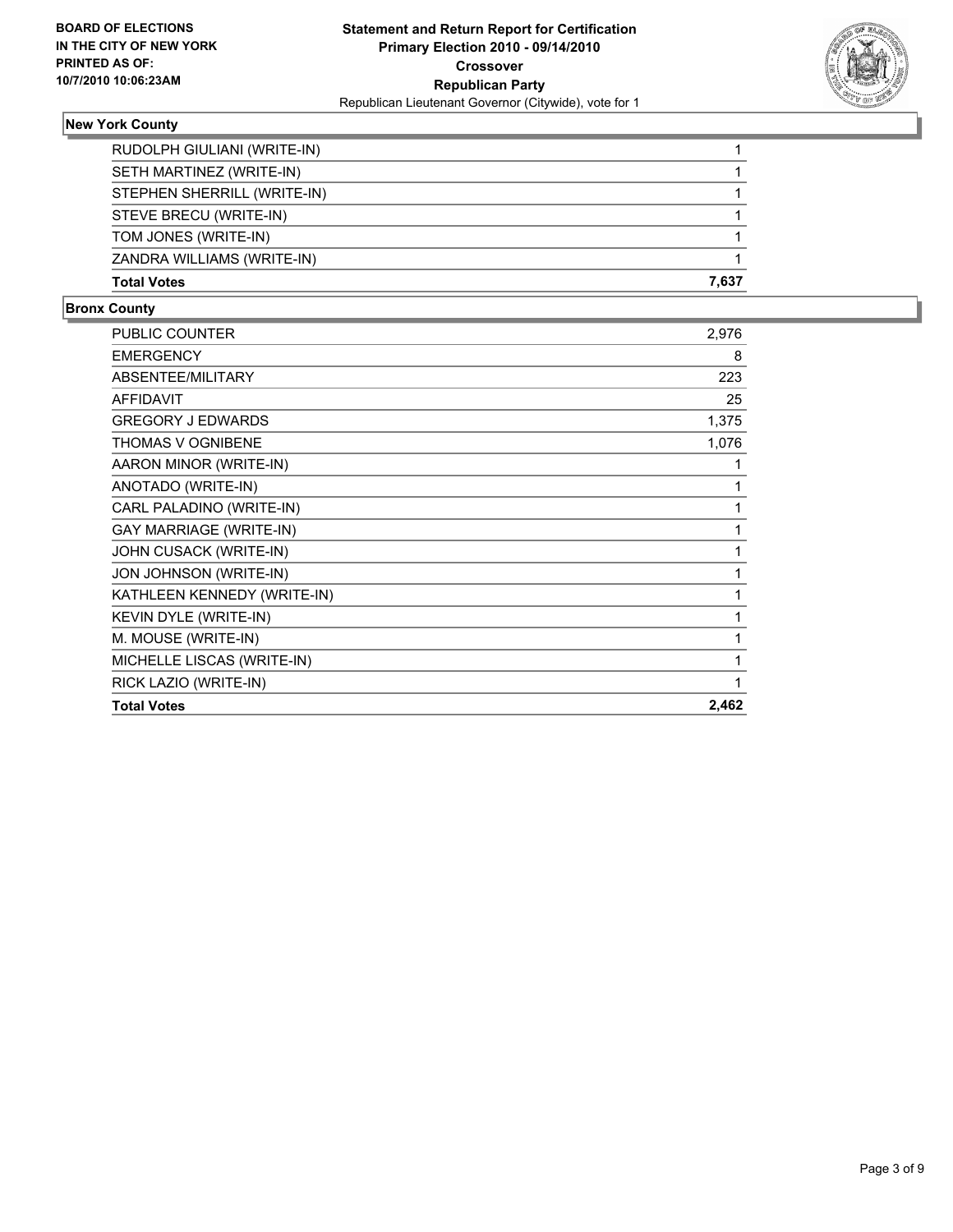

## **Kings County**

| <b>PUBLIC COUNTER</b>            | 8,838 |
|----------------------------------|-------|
| <b>EMERGENCY</b>                 | 14    |
| ABSENTEE/MILITARY                | 528   |
| <b>AFFIDAVIT</b>                 | 66    |
| <b>GREGORY J EDWARDS</b>         | 4,471 |
| <b>THOMAS V OGNIBENE</b>         | 3,337 |
| BYRNE HOBART (WRITE-IN)          | 1     |
| CANDACE BERGEN (WRITE-IN)        | 1     |
| CHAIM ALPORT (WRITE-IN)          | 1     |
| DAVID MALPASSE (WRITE-IN)        | 1     |
| <b>GARY CLEMENTE (WRITE-IN)</b>  | 1     |
| HANK BAYER (WRITE-IN)            | 1     |
| JOHN DEMIC (WRITE-IN)            | 1     |
| JOSEPH SULLIVAN (WRITE-IN)       | 1     |
| KRISTEN E GILLILORAND (WRITE-IN) | 1     |
| LAWRENCE HAYDEN (WRITE-IN)       | 1     |
| MARTIN J. GOLDEN (WRITE-IN)      | 1     |
| PATRICK DALTON (WRITE-IN)        | 1     |
| RICK A LAZIO (WRITE-IN)          | 1     |
| RICK LAZIO (WRITE-IN)            | 1     |
| RUDY GUILIANI (WRITE-IN)         | 1     |
| RUDY GULIANO (WRITE-IN)          | 1     |
| VEMPINIA VIZNGR (WRITE-IN)       | 1     |
| <b>Total Votes</b>               | 7,825 |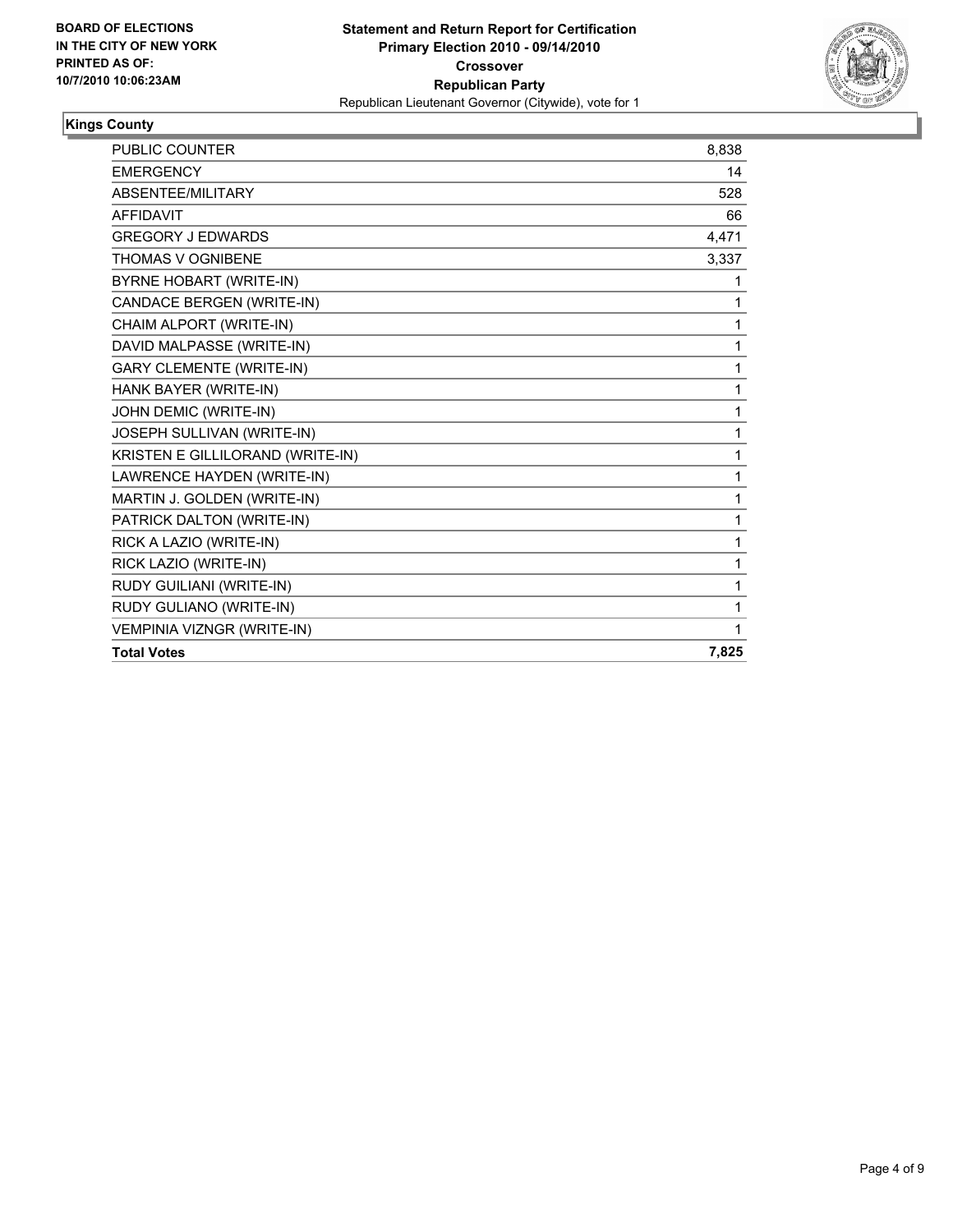

#### **Queens County**

| PUBLIC COUNTER                   | 12,241           |
|----------------------------------|------------------|
| <b>EMERGENCY</b>                 | 8                |
| ABSENTEE/MILITARY                | 702              |
| <b>AFFIDAVIT</b>                 | 63               |
| <b>GREGORY J EDWARDS</b>         | 5,201            |
| THOMAS V OGNIBENE                | 6,362            |
| A. PACHELO (WRITE-IN)            | 1                |
| AIDEN LINK (WRITE-IN)            | 1                |
| ALDEW LINK (WRITE-IN)            | 1                |
| <b>BASIL SMIKLE (WRITE-IN)</b>   | 1                |
| <b>BRUCE BRICE (WRITE-IN)</b>    | $\mathbf 1$      |
| CARL PALADINO (WRITE-IN)         | $\boldsymbol{2}$ |
| CRISTOPHER RODRIQUEZ (WRITE-IN)  | 1                |
| DAVID PATTERSON (WRITE-IN)       | $\mathbf 1$      |
| DENA TOBIN (WRITE-IN)            | $\mathbf 1$      |
| FRANK PADAVAN (WRITE-IN)         | 1                |
| <b>GLADIS LERTOLA (WRITE-IN)</b> | 1                |
| <b>GREG GUTFELD (WRITE-IN)</b>   | 1                |
| HOMER SIMPSON (WRITE-IN)         | 1                |
| <b>JESUS CHRIST (WRITE-IN)</b>   | 1                |
| KEVIN DUFFY (WRITE-IN)           | 1                |
| KORY KAHANY (WRITE-IN)           | 1                |
| M.MOUSE (WRITE-IN)               | 1                |
| MARGARET M GERNON (WRITE-IN)     | 1                |
| MARTY MARKOWITZ (WRITE-IN)       | 1                |
| N. RUIZ FRANCES (WRITE-IN)       | 1                |
| RICK LAZIO (WRITE-IN)            | $\boldsymbol{2}$ |
| ROBERT AUGULIARO (WRITE-IN)      | 1                |
| ROBERT JOYCE (WRITE-IN)          | 1                |
| ROY GOODMAN (WRITE-IN)           | 1                |
| RUDOLPH GIULIANI (WRITE-IN)      | 1                |
| RUDY GIULIANI (WRITE-IN)         | 1                |
| RUSH LIMBFH (WRITE-IN)           | 1                |
| SHAWN MEEHAN (WRITE-IN)          | 1                |
| TYLER YEVOLI (WRITE-IN)          | 1                |
| <b>Total Votes</b>               | 11,594           |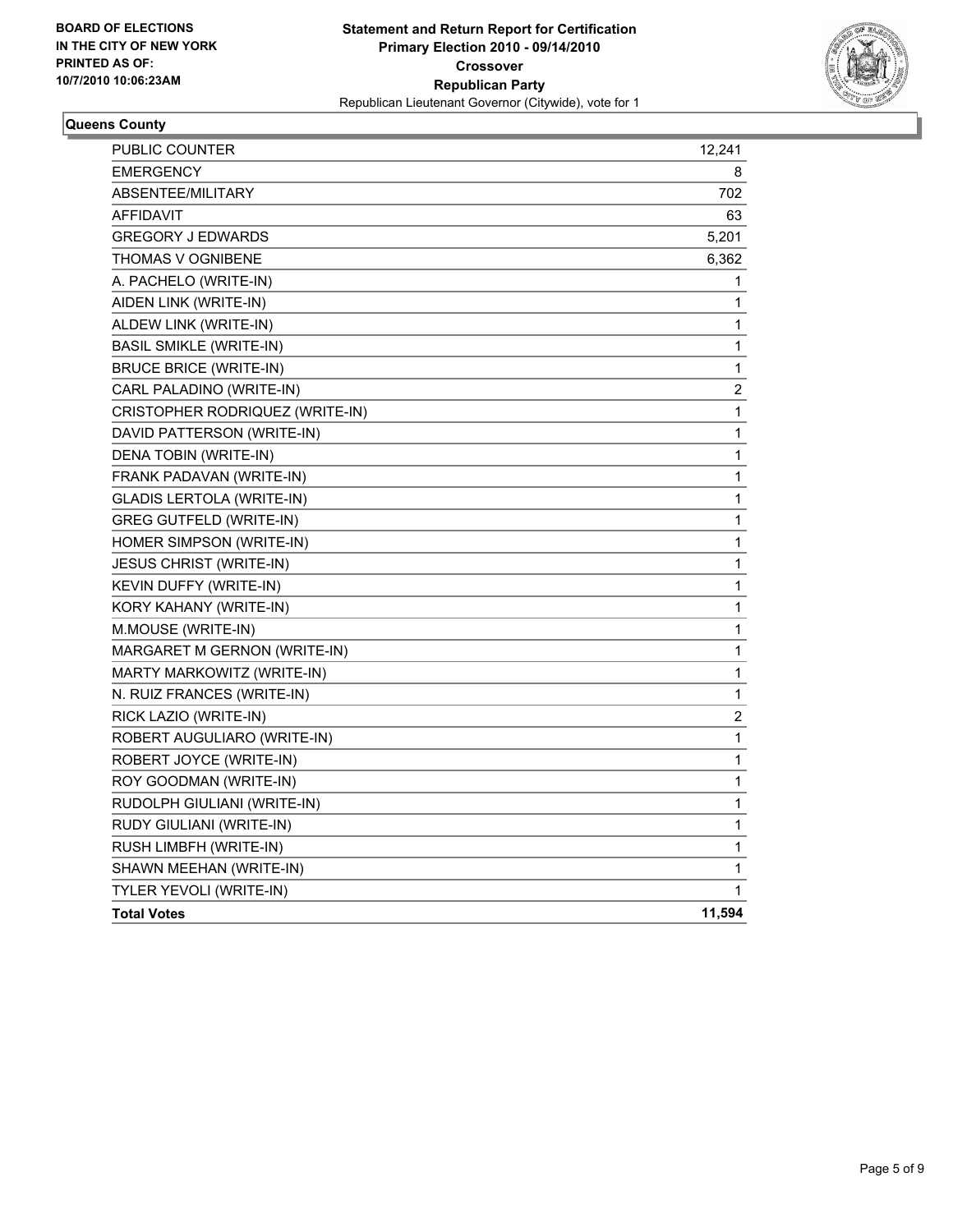

## **Richmond County**

| <b>PUBLIC COUNTER</b>          | 11,233         |
|--------------------------------|----------------|
| <b>EMERGENCY</b>               | 0              |
| ABSENTEE/MILITARY              | 643            |
| <b>AFFIDAVIT</b>               | 48             |
| <b>GREGORY J EDWARDS</b>       | 4,452          |
| <b>THOMAS V OGNIBENE</b>       | 4,955          |
| ADAM SUSS (WRITE-IN)           | 1              |
| ALFRED WOOD (WRITE-IN)         | 1              |
| <b>BILL CLINTON (WRITE-IN)</b> | 1              |
| BRYSON BUREL (WRITE-IN)        | 1              |
| C.LOUIS LOMBARDO (WRITE-IN)    | 1              |
| CARISSA ZUCCO (WRITE-IN)       | 1              |
| CARL PALADINO (WRITE-IN)       | 1              |
| CARMINE MORANO (WRITE-IN)      | $\overline{c}$ |
| CAROLINE CARR (WRITE-IN)       | 1              |
| DAN DONAVAN (WRITE-IN)         | 1              |
| DARRYL FOX (WRITE-IN)          | 1              |
| DAVID MOAT (WRITE-IN)          | 1              |
| JOSEPH WADAL (WRITE-IN)        | 1              |
| LORRAINE REDPATH (WRITE-IN)    | 1              |
| MICHAEL SLAVIN (WRITE-IN)      | 1              |
| PETE ZARRA (WRITE-IN)          | 1              |
| RAYMOND WOOD JR. (WRITE-IN)    | 1              |
| RICK LAZIO (WRITE-IN)          | 1              |
| ROBERT ZEHN (WRITE-IN)         | 1              |
| SAL BANCHETT (WRITE-IN)        | 1              |
| THOMAS BAROZ (WRITE-IN)        | 1              |
| TODD BRIDGES (WRITE-IN)        | 1              |
| <b>Total Votes</b>             | 9,430          |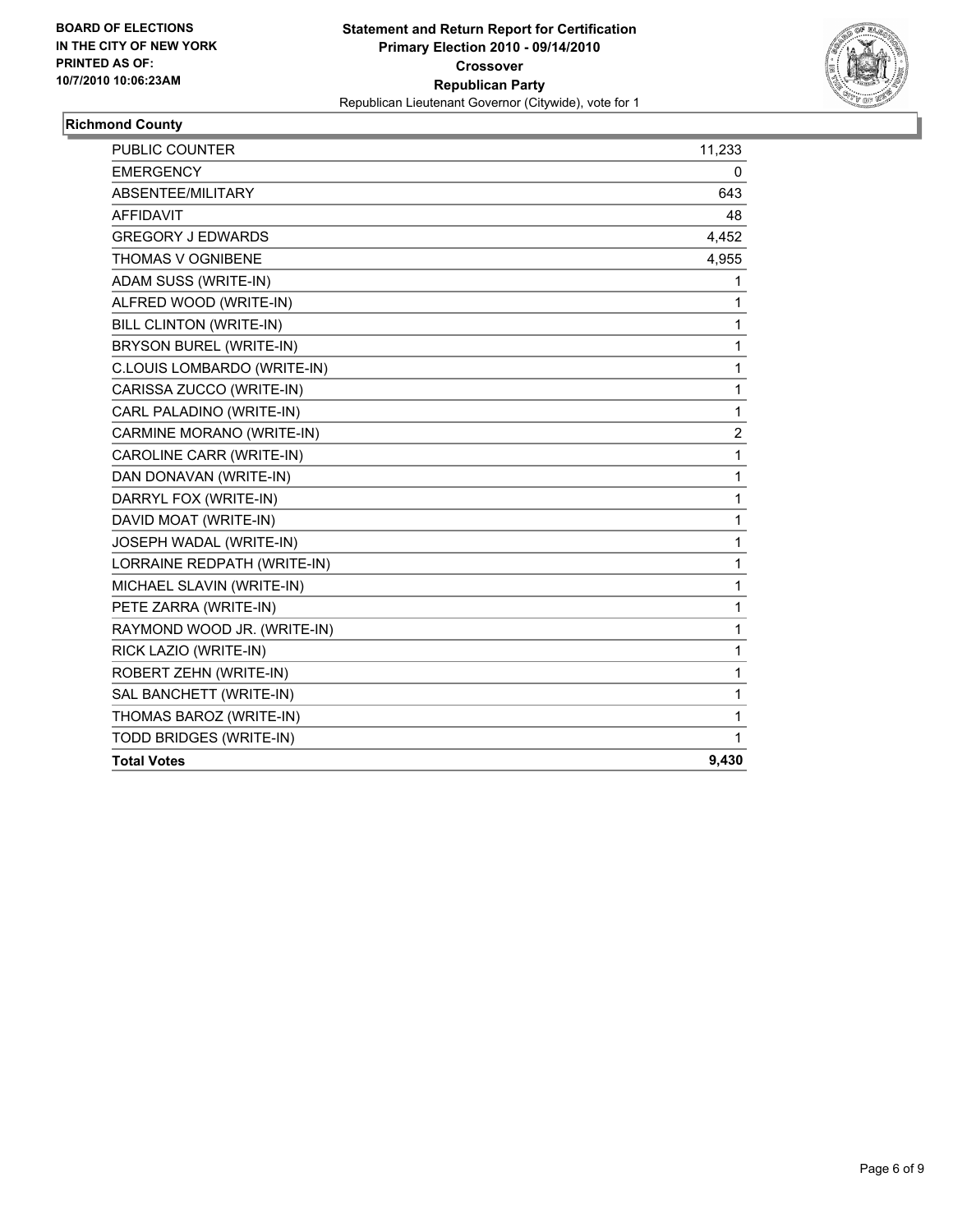

**Total for Republican Lieutenant Governor (Citywide)**

| <b>PUBLIC COUNTER</b>           | 44,128         |
|---------------------------------|----------------|
| EMERGENCY                       | 33             |
| ABSENTEE/MILITARY               | 2,461          |
| <b>AFFIDAVIT</b>                | 371            |
| <b>GREGORY J EDWARDS</b>        | 20,175         |
| THOMAS V OGNIBENE               | 18,550         |
| @ ALLAH PUNDIT (WRITE-IN)       | 1              |
| A. PACHELO (WRITE-IN)           | 1              |
| AARON MINOR (WRITE-IN)          | 1              |
| ADAM SUSS (WRITE-IN)            | 1              |
| ADINA ROSENSTOCK (WRITE-IN)     | 1              |
| AIDEN LINK (WRITE-IN)           | 1              |
| ALDEN LINK (WRITE-IN)           | 1              |
| ALDEW LINK (WRITE-IN)           | 1              |
| ALFRED WOOD (WRITE-IN)          | 1              |
| ANDREW CUOMO (WRITE-IN)         | 3              |
| ANOTADO (WRITE-IN)              | 1              |
| ANYONE ELSE (WRITE-IN)          | 1              |
| <b>ASHLEY DUPRE (WRITE-IN)</b>  | 1              |
| <b>BASIL SMIKLE (WRITE-IN)</b>  | 1              |
| <b>BILL CLINTON (WRITE-IN)</b>  | 1              |
| <b>BRODSKY (WRITE-IN)</b>       | $\mathbf{1}$   |
| BRONSON BIGELOW (WRITE-IN)      | 1              |
| <b>BRUCE BRICE (WRITE-IN)</b>   | 1              |
| BRYSON BUREL (WRITE-IN)         | 1              |
| BYRNE HOBART (WRITE-IN)         | 1              |
| C.LOUIS LOMBARDO (WRITE-IN)     | 1              |
| CANDACE BERGEN (WRITE-IN)       | $\mathbf{1}$   |
| CANDIDATO ANOTADO (WRITE-IN)    | 1              |
| CARISSA ZUCCO (WRITE-IN)        | 1              |
| CARL PALADINO (WRITE-IN)        | 5              |
| CARMINE MORANO (WRITE-IN)       | $\overline{2}$ |
| CAROLINE CARR (WRITE-IN)        | 1              |
| CHAD HOPKOVITZ (WRITE-IN)       | 1              |
| CHAIM ALPORT (WRITE-IN)         | 1              |
| CRISTOPHER RODRIQUEZ (WRITE-IN) | 1              |
| DAN DONAVAN (WRITE-IN)          | 1              |
| DARRYL FOX (WRITE-IN)           | 1              |
| DAVID MALPASSE (WRITE-IN)       | 1              |
| DAVID MOAT (WRITE-IN)           | 1              |
| DAVID PATTERSON (WRITE-IN)      | 1              |
| DAVID SACK (WRITE-IN)           | 1              |
| DEEZ NUTS (WRITE-IN)            | 1              |
| DEMOSSE (WRITE-IN)              | 1              |
| DENA TOBIN (WRITE-IN)           | 1              |
| DONALD TRUMP (WRITE-IN)         | 1              |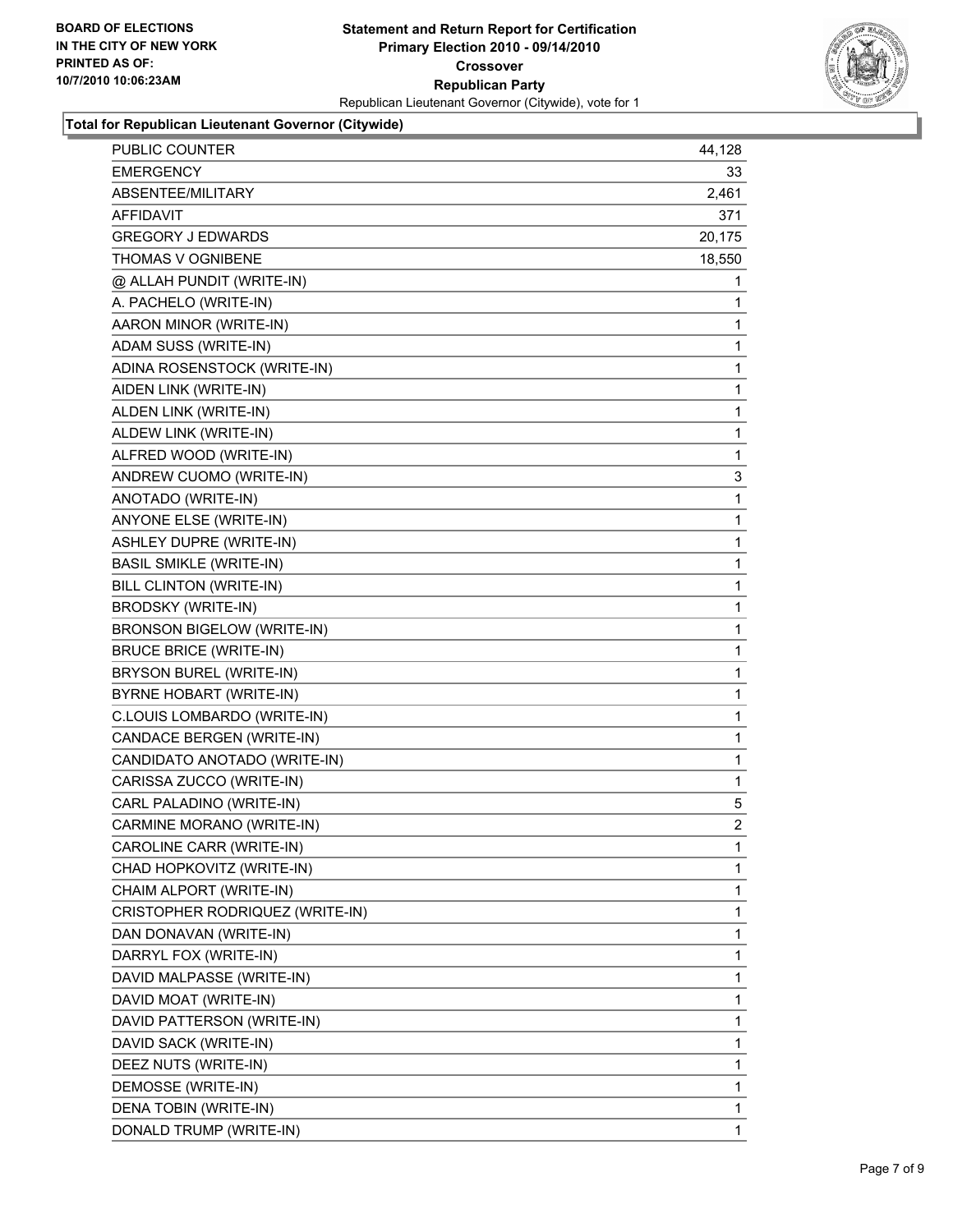

#### **Total for Republican Lieutenant Governor (Citywide)**

| DOUG MCCORMICK (WRITE-IN)        | 1              |
|----------------------------------|----------------|
| FRANK PADAVAN (WRITE-IN)         | 1              |
| G.J. EDWARDS (WRITE-IN)          | 1              |
| <b>GARY CLEMENTE (WRITE-IN)</b>  | 1              |
| <b>GAY MARRIAGE (WRITE-IN)</b>   | 1              |
| <b>GEORGE BUSH (WRITE-IN)</b>    | 1              |
| GJ EDWARDS (WRITE-IN)            | 1              |
| <b>GLADIS LERTOLA (WRITE-IN)</b> | 1              |
| <b>GREG BALL (WRITE-IN)</b>      | 1              |
| <b>GREG GUTFELD (WRITE-IN)</b>   | 1              |
| GREGORY J. EDWARDS (WRITE-IN)    | 2              |
| HANK BAYER (WRITE-IN)            | 1              |
| HOMER SIMPSON (WRITE-IN)         | 1              |
| J JERK (WRITE-IN)                | 1              |
| JASON AUERBACH (WRITE-IN)        | 1              |
| JAY NORRIS (WRITE-IN)            | 1              |
| JEFFREY DAVIS (WRITE-IN)         | 1              |
| <b>JESUS CHRIST (WRITE-IN)</b>   | 1              |
| JIM RUSSELL (WRITE-IN)           | 1              |
| JOHN CUSACK (WRITE-IN)           | 1              |
| JOHN DEMIC (WRITE-IN)            | 1              |
| JOHN HACKNEY (WRITE-IN)          | 1              |
| JON JOHNSON (WRITE-IN)           | 1              |
| JOSEPH SULLIVAN (WRITE-IN)       | 1              |
| JOSEPH WADAL (WRITE-IN)          | 1              |
| KATHLEEN KENNEDY (WRITE-IN)      | 1              |
| KATHLEEN PRICE (WRITE-IN)        | 1              |
| KEVIN DUFFY (WRITE-IN)           | 1              |
| KEVIN DYLE (WRITE-IN)            | 1              |
| KORY KAHANY (WRITE-IN)           | 1              |
| KRISTEN E GILLILORAND (WRITE-IN) | 1              |
| LARY KOOPER (WRITE-IN)           | 1              |
| LAWRENCE HAYDEN (WRITE-IN)       | 1              |
| LORRAINE REDPATH (WRITE-IN)      | $\mathbf{1}$   |
| M. BLOOMBURG (WRITE-IN)          | 1              |
| M. MOUSE (WRITE-IN)              | 1              |
| M.MOUSE (WRITE-IN)               | 1              |
| MARGARET M GERNON (WRITE-IN)     | 1              |
| MARTIN J. GOLDEN (WRITE-IN)      | 1              |
| MARTY MARKOWITZ (WRITE-IN)       | 1              |
| MICHAEL SLAVIN (WRITE-IN)        | 1              |
| MICHELLE LISCAS (WRITE-IN)       | 1              |
| MICKEY MOUSE (WRITE-IN)          | $\overline{2}$ |
| MIKE GORMKY (WRITE-IN)           | 1              |
| N. RUIZ FRANCES (WRITE-IN)       | 1              |
| NO NAME (WRITE-IN)               | 90             |